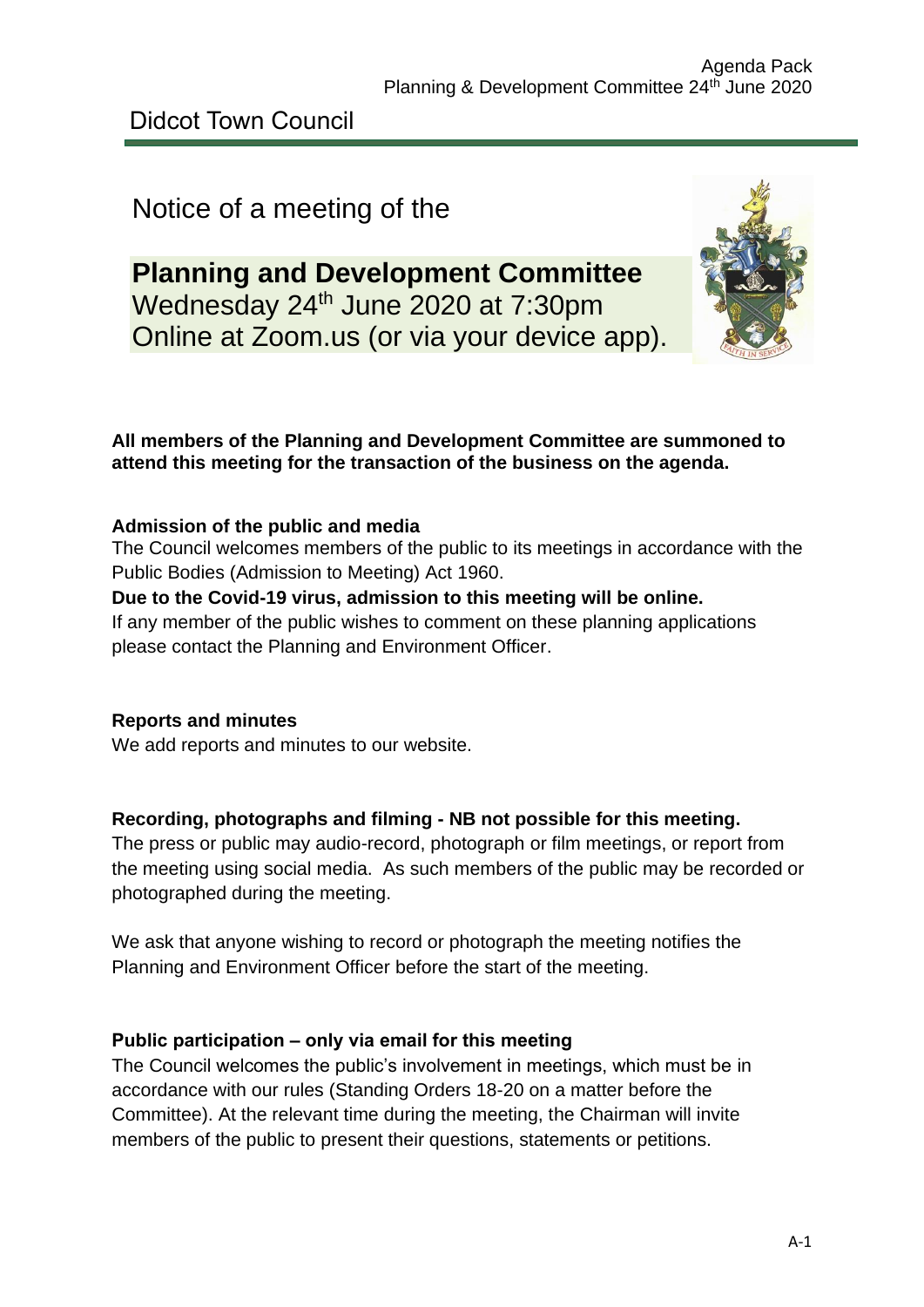# *To participate, or to view without speaking – please email the Town Clerk to request an invitation and the meeting ID. The password will be sent approx. 30 minutes before the meeting is due to begin.*

To contact the Planning and Environment Officer, please email

[Glangton@didcot.gov.uk.](mailto:Glangton@didcot.gov.uk)

*For more details on how to join the meeting, please see overleaf.*

#### **How to join the meeting using zoom.us**

Should any member of the public wish to join the electronic meeting, please contact the Planning and Environment Officer by email [\(GLangton@Didcot.Gov.UK\)](mailto:GLangton@Didcot.Gov.UK).

You will be provided with instructions on how to join the meeting electronically. You will also need to sign up to a Zoom account, which is free. You should use your browser to find **zoom.us**, then simply follow the instructions to sign up. Should you wish to make a comment rather than attend, please email the Planning and Environment Officer or any Committee Member prior to the meeting.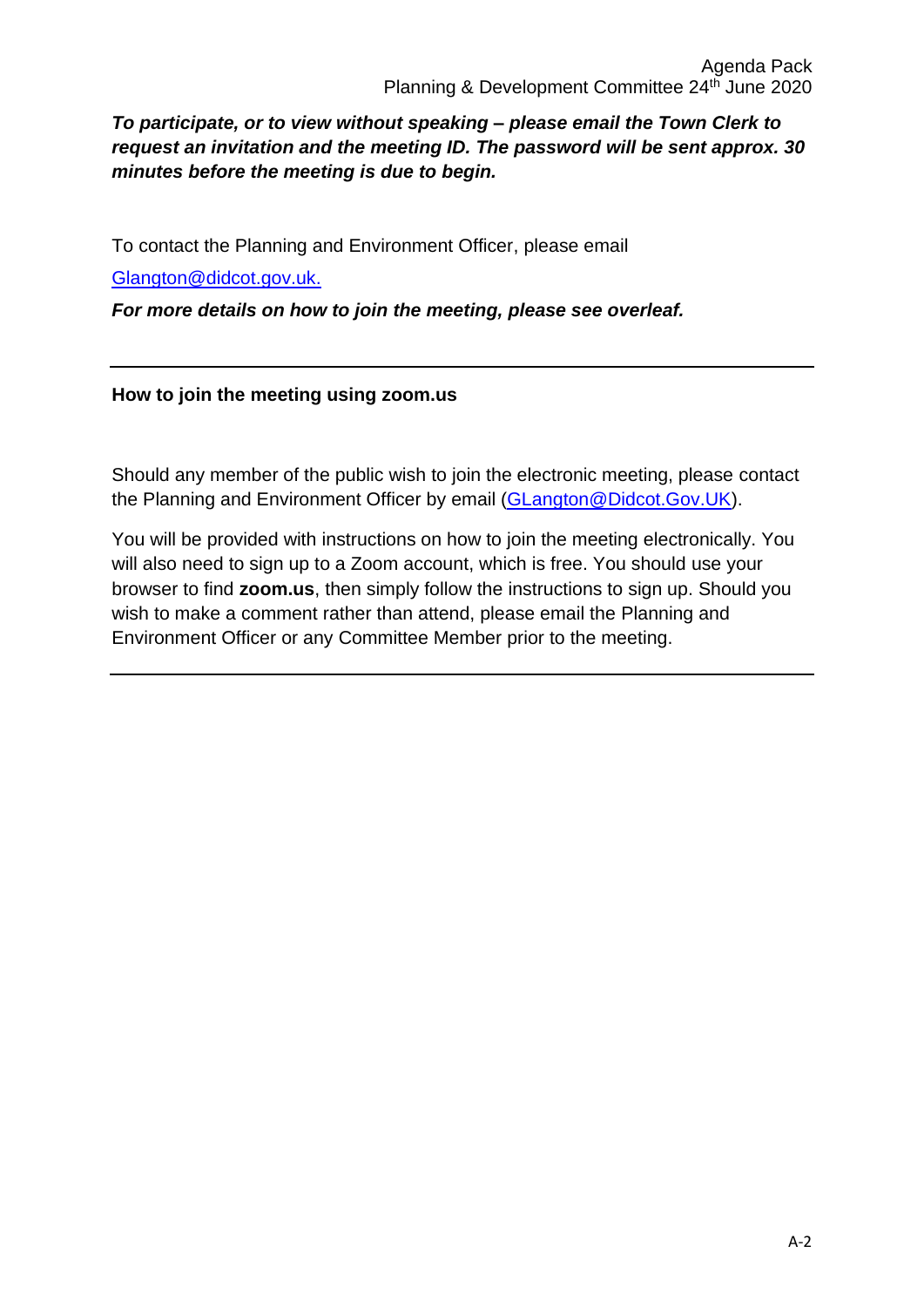# **AGENDA**

- 1. To receive apologies.
- 2. To receive declarations of interest Members should declare any interests they may have on any item on this agenda in accordance with Didcot Town Council's Code of Conduct.
- 3. To approve the draft minutes of the meeting held via email on 3<sup>rd</sup> June 2020.
- 4. Questions on the minutes as to the progress of any item (progress report).
- 5. To note the addition of the alias property name: Maple House an existing numbered property.
- 6. To note the erection of 2 flats to be known as: 80A and 80B Queensway, DIDCOT OX11 8LU.
- 7. To note traffic order.
- 8. To note changes to the response terms required by SODC.
- 9. To consider as listed: Planning Applications.
- 10.To consider as listed: Planning Appeals (appendix 1).
- 11.To note as listed: applications for certificates of lawful development.
- 12.To note as listed: planning applications approved.
- 13.To note as listed: planning applications refused.
- 14.To note as listed: planning applications withdrawn.
- 15.To note as listed: planning applications referred.

Walenler

Janet Wheeler, **Town Clerk** 28th May 2020

#### **Voting committee members**

Cllr Anthony Dearlove (Chair) Cllr Denise Macdonald (Vice-Chair) Cllr Paul Giesberg Cllr Melissa Mallows Cllr Pam Siggers Cllr Marie Walsh

#### **Substitute committee members**

Cllr James Durman Cllr Axel Macdonald Cllr John Moody Cllr Amanda Sandiford Cllr D Rouane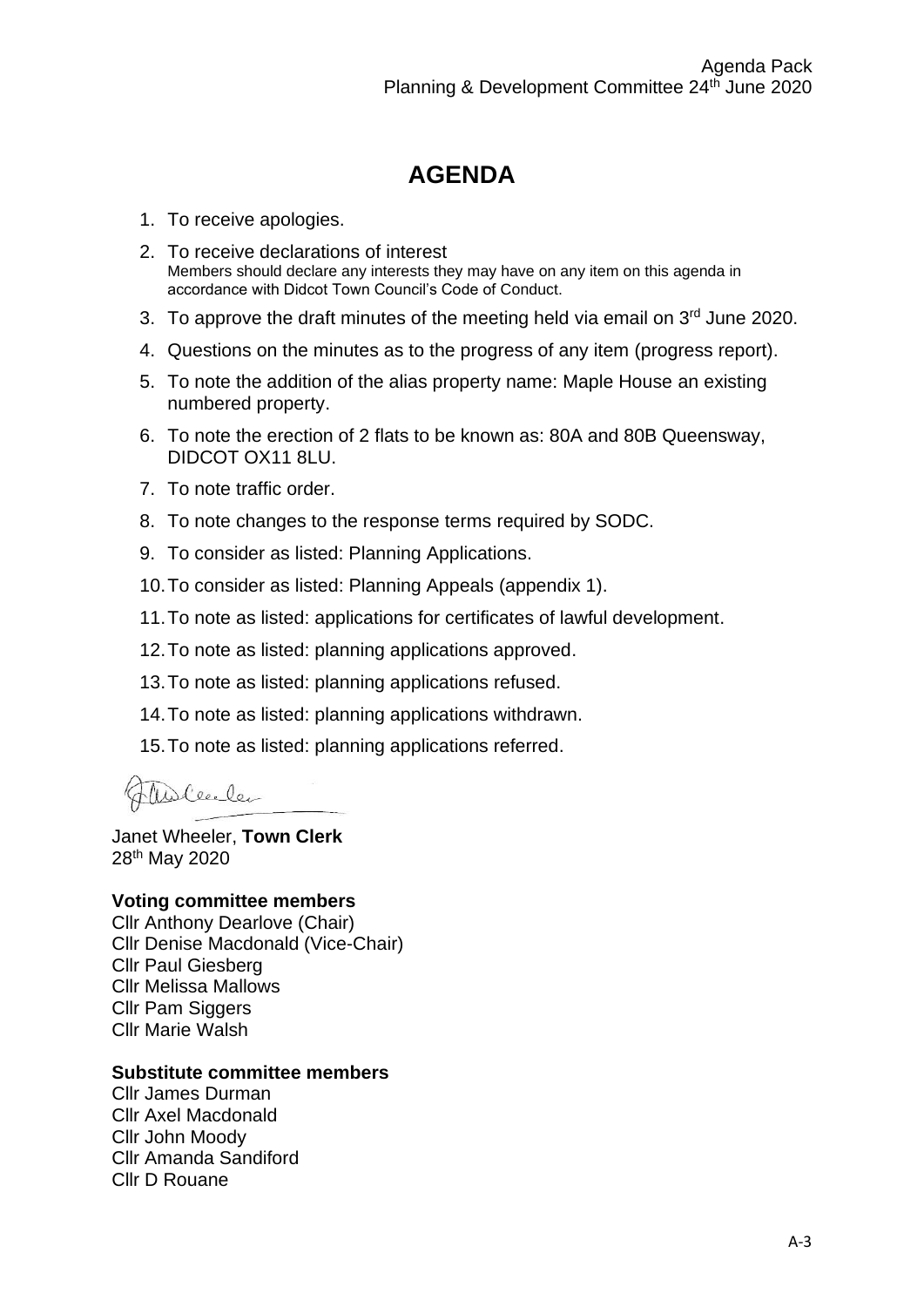# Didcot Town Council

# Notice of a meeting of the

# **Planning and Development Committee** Wednesday 3<sup>rd</sup> June 2020 at 7:30pm Online at Zoom.us (or via your device app).



# **Minutes**

Note: These minutes are subject to approval as a true and correct record by the next meeting of this Committee.

## **PRESENT:**

Councillors: A Dearlove P Giesberg M Mallows D Macdonald P Siggers

- Officers: G Langton (Planning and Environment Officer) J Wheeler (Town Clerk)
- Others: Cllr C Wilson (non-committee member) O Briggs (Manor Oak Homes) G Armstrong (AR Planning)

Public Participation

Direct Public participation was not possible following the requirements for social distancing and pursuant of the Coronavirus Act 2020. One member of the public and one Councillor who was not a member of the Committee (Cllr Davies) submitted comment by email.

Cllr Wilson addressed the Committee, according to standing order 97. She detailed that she was not addressing specific items on the agenda but that as an SODC Planning Committee member, she hoped to have clear lines of communication between this Committee and members of the SODC Planning Committee. This was especially true where a proposal was objected to. To strengthen this, effective use of objection by this Committee could bring more detail consideration from SODC.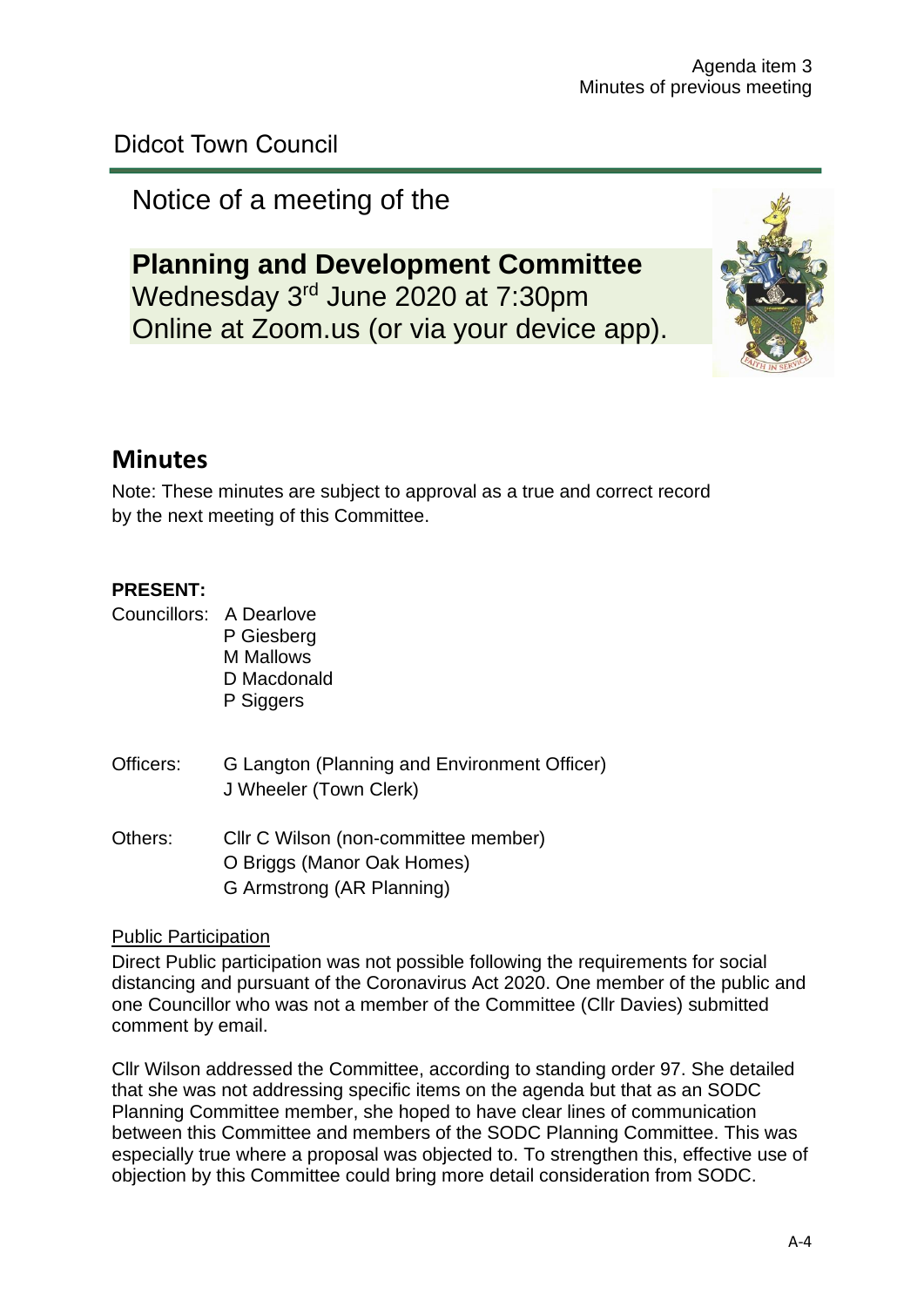Cllr Wilson also expressed the hope that this Committee would seek to persuade developers to build to carbon-zero standards where possible. Finally, Cllr Wilson, as Chair of the Council's Traffic Advisory Group (TAG), advised that the next meeting had been postponed until September 2020.

The Chair of the Committee thanks Cllr Wilson for her input noting the Committee would consider all proposals in detail and members would attend SODC Planning Committee meetings where possible. Regarding carbon-zero building, he noted that this could not be enforced but the Committee would include this in its recommendations as appropriate. Finally, he thanked Cllr Wilson for informing the Committee of TAG's plans.

## **1. To receive apologies.**

No member tendered their apologies.

## **2. To receive declarations of interest.**

No member declared an intertest in any item on the agenda.

#### **3. To approve the draft minutes of the meeting held via email on 22nd April 2020.**

It was proposed by Cllr Dearlove, seconded by Cllr Mallows and the Committee **RESOLVED** to approve the minutes as a true and accurate record. The Minutes would be passed to the Chair for signature.

# **4. To note Progress report**

The Committee noted the report.

## **5. To note the erection of 2 flats to be numbered: 172A and 172B Wantage Road, DIDCOT OX11 0AH**

The Committee noted the numbering of the flats to be erected.

# **6. To note Conversion of property known as: 208A Broadway to 3 flats to be known as: 208A, 208B and 208C Broadway, DIDCOT OX11 8RN**

The Committee noted the number of the flats in the converted property.

# **7. PLANNING APPLICATIONS**

#### **Proposals for Comment**

|    | <b>South Oxfordshire District Council</b> |                         |                               |  |
|----|-------------------------------------------|-------------------------|-------------------------------|--|
| a) | Application                               | <b>P20/S1430/HH</b>     | 29 Slade Road Didcot OX11 7AR |  |
|    | Proposal                                  | Proposed rear extension |                               |  |
|    | Response<br>date                          | 5 June 2020             |                               |  |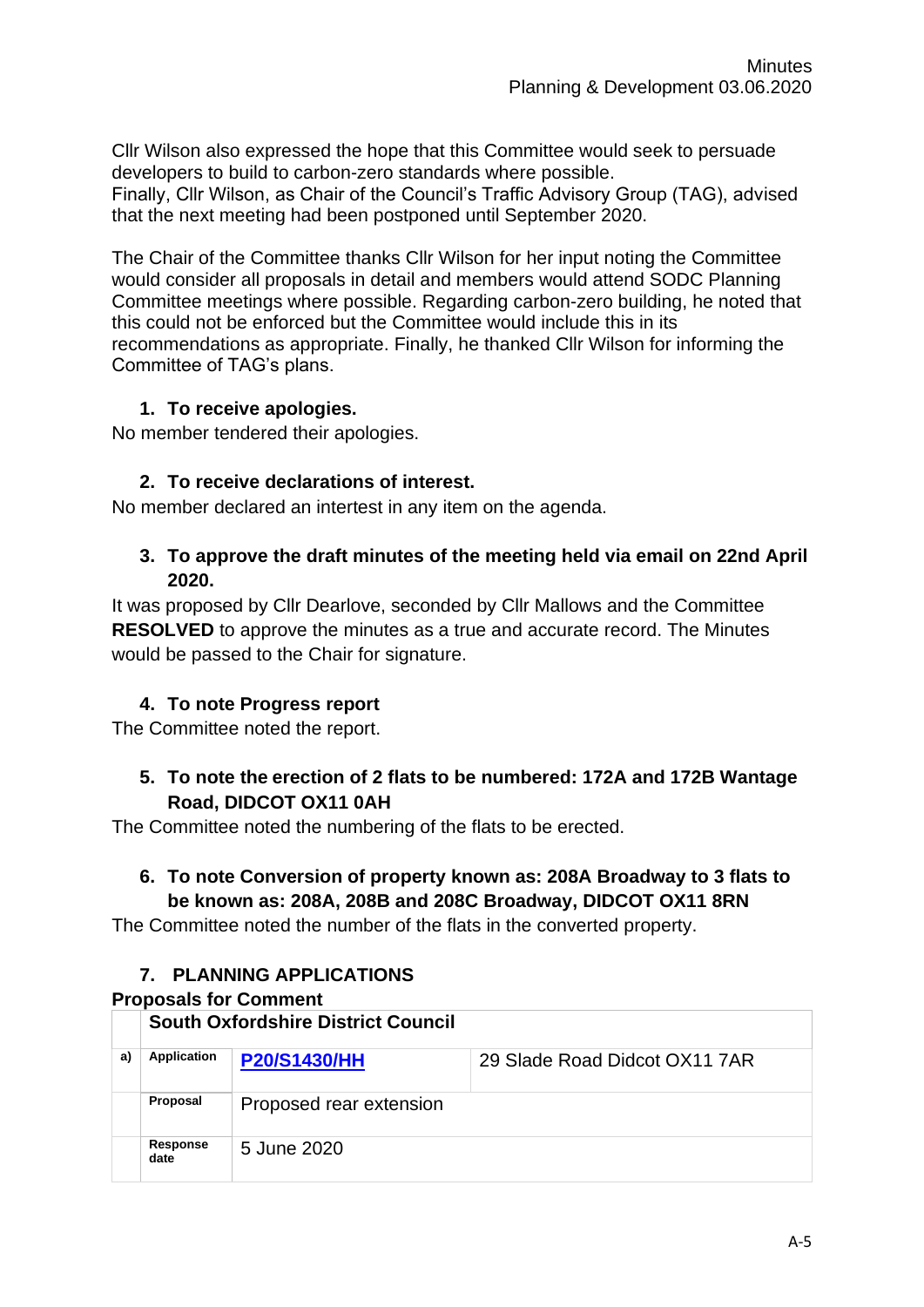|    | Agreed<br>response         | The Committee RESOLVED to submit a response of no objection.<br>Proposed by Cllr Dearlove, seconded by Cllr Macdonald, all<br>members agreed.                                                                                                                                                                                                                                                                                                                                                                                                                                                                                                                                                                                                                                                                                                                                                                                                                               |                                                                                                                                                                                                                                                                     |  |
|----|----------------------------|-----------------------------------------------------------------------------------------------------------------------------------------------------------------------------------------------------------------------------------------------------------------------------------------------------------------------------------------------------------------------------------------------------------------------------------------------------------------------------------------------------------------------------------------------------------------------------------------------------------------------------------------------------------------------------------------------------------------------------------------------------------------------------------------------------------------------------------------------------------------------------------------------------------------------------------------------------------------------------|---------------------------------------------------------------------------------------------------------------------------------------------------------------------------------------------------------------------------------------------------------------------|--|
| b) | <b>Application</b>         | <b>P20/S1464/HH</b>                                                                                                                                                                                                                                                                                                                                                                                                                                                                                                                                                                                                                                                                                                                                                                                                                                                                                                                                                         | 18 Rookery Court Didcot OX11 6AU                                                                                                                                                                                                                                    |  |
|    | Proposal                   | Loft conversion and rear extension.                                                                                                                                                                                                                                                                                                                                                                                                                                                                                                                                                                                                                                                                                                                                                                                                                                                                                                                                         |                                                                                                                                                                                                                                                                     |  |
|    | Response<br>date           | 5 June 2020                                                                                                                                                                                                                                                                                                                                                                                                                                                                                                                                                                                                                                                                                                                                                                                                                                                                                                                                                                 |                                                                                                                                                                                                                                                                     |  |
|    | Agreed<br>response         | agreed.                                                                                                                                                                                                                                                                                                                                                                                                                                                                                                                                                                                                                                                                                                                                                                                                                                                                                                                                                                     | The Committee RESOLVED to submit a response of no objection.<br>Proposed by Cllr Dearlove, seconded by Cllr Mallows, all members                                                                                                                                    |  |
| c) | <b>Application</b>         | <b>P20/S1049/HH</b>                                                                                                                                                                                                                                                                                                                                                                                                                                                                                                                                                                                                                                                                                                                                                                                                                                                                                                                                                         | 58 Queensway Didcot OX11 8LU                                                                                                                                                                                                                                        |  |
|    | <b>AMENDED</b><br>Proposal | Amendment No. 2 - dated 14th May 2020                                                                                                                                                                                                                                                                                                                                                                                                                                                                                                                                                                                                                                                                                                                                                                                                                                                                                                                                       | Detached workshop to rear and first floor extension over existing<br>ground floor (as amended by drwng no. QNS.P01D, received on 21<br>April 2020, and QNS.P01E received on 14 May 2020, to enlarge<br>workshop to integrate stairs and revisions to workshop roof) |  |
|    | Response<br>date           | 5 June 2020                                                                                                                                                                                                                                                                                                                                                                                                                                                                                                                                                                                                                                                                                                                                                                                                                                                                                                                                                                 |                                                                                                                                                                                                                                                                     |  |
|    | Agreed<br>response         | members agreed.                                                                                                                                                                                                                                                                                                                                                                                                                                                                                                                                                                                                                                                                                                                                                                                                                                                                                                                                                             | The Committee RESOLVED to submit a response of no objection.<br>Proposed by Cllr Macdonald, seconded by Cllr Siggers, all                                                                                                                                           |  |
| d) | <b>Application</b>         | P20/S1577/O                                                                                                                                                                                                                                                                                                                                                                                                                                                                                                                                                                                                                                                                                                                                                                                                                                                                                                                                                                 | Land at Lady Grove Didcot OX11 9BP                                                                                                                                                                                                                                  |  |
|    | Proposal                   |                                                                                                                                                                                                                                                                                                                                                                                                                                                                                                                                                                                                                                                                                                                                                                                                                                                                                                                                                                             | Outline application for up to 176 dwellings including public open<br>space comprising a country park, a LEAP and additional Green<br>Infrastructure provision with all matters reserved other than access.                                                          |  |
|    | Response<br>Date           | 10 June 2020                                                                                                                                                                                                                                                                                                                                                                                                                                                                                                                                                                                                                                                                                                                                                                                                                                                                                                                                                                |                                                                                                                                                                                                                                                                     |  |
|    | Agreed<br>response         | The Committee RESOLVED to object.<br>The Committee identified the following material considerations for<br>objection:<br>- The impact on the character of the area with the development of<br>land close to an AONB. The B4016 forms a boundary between the<br>town of Didcot to the west and the area of outstanding natural<br>beauty, the North Wessex Downs, to the east. The proposed<br>development would start the spread of the town further towards this<br>AONB, significantly affecting the character and cultural value of that<br>landscape.<br>- The proposal is not consistent with the Local Plan. The Committee<br>noted that the Planning Officer, in her response to the<br>preapplication decision, advised the proposer that "this site is not<br>currently allocated for development in the South Oxfordshire Core<br>Strategy (SOCS). It is also not a site allocation in the Emerging<br>South Oxfordshire Local Plan 2034 (ESOLP), which is in the |                                                                                                                                                                                                                                                                     |  |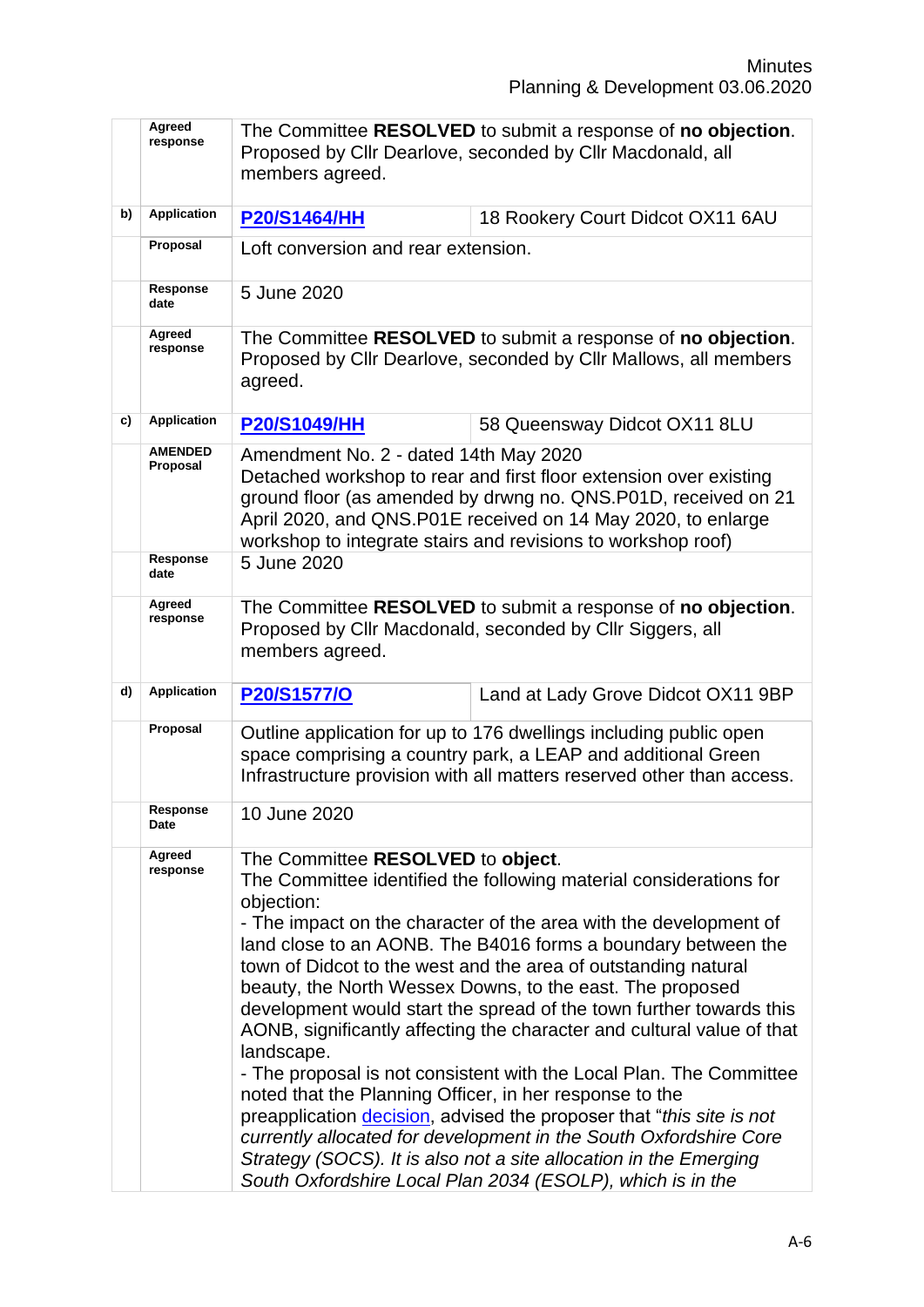|     |                    | She further noted that the land in question was not an allocated site.<br>- Traffic generation and highway safety were considered to be<br>significant concerns. The single entrance to the proposed<br>development would be on a fast road leading north from Didcot to<br>villages and beyond to the large town of Abingdon. The land in<br>question would be a long walk to the Town centre and the rail<br>station, necessitating most residents driving. This would<br>dramatically increase traffic on this road and the junction raised<br>questions of highway safety. The Committee noted that in the<br>conclusion of her preapplication decision, the Officer considered<br>that should the proposal be submitted for approval it was "likely that<br>a highway objection will be raised".<br>- The Committee was very concerned about the affect the proposal<br>would have on the trees on the site. It was noted that SODC had<br>recently placed preservation orders on a number of them and the<br>Committee, while acknowledging that building could be planned to<br>be sympathetic to the trees at the start, the trees would continue to<br>grow. The Committee was therefore gravely concerned that any<br>development would affect these trees in the future, no matter what<br>measures were taken at the planning stage.<br>- The Committee was concerned over the viability of any proposal.<br>The application was for outline permission, thus giving little certainty<br>over the style and scale of the development. The developer had<br>themselves noted that other sites across the town had proved<br>difficult to deliver due for a variety of reasons. The Committee,<br>knowing that the developer planned to sell the site on, was<br>concerned that the development indicated would not be deliverable<br>in a timely manner.<br>Proposed by Cllr Giesberg, seconded by Cllr Mallows, all members |                                  |  |
|-----|--------------------|-----------------------------------------------------------------------------------------------------------------------------------------------------------------------------------------------------------------------------------------------------------------------------------------------------------------------------------------------------------------------------------------------------------------------------------------------------------------------------------------------------------------------------------------------------------------------------------------------------------------------------------------------------------------------------------------------------------------------------------------------------------------------------------------------------------------------------------------------------------------------------------------------------------------------------------------------------------------------------------------------------------------------------------------------------------------------------------------------------------------------------------------------------------------------------------------------------------------------------------------------------------------------------------------------------------------------------------------------------------------------------------------------------------------------------------------------------------------------------------------------------------------------------------------------------------------------------------------------------------------------------------------------------------------------------------------------------------------------------------------------------------------------------------------------------------------------------------------------------------------------------------------------------------------------------------------|----------------------------------|--|
| e). | Application        | <b>P20/S1655/FUL</b>                                                                                                                                                                                                                                                                                                                                                                                                                                                                                                                                                                                                                                                                                                                                                                                                                                                                                                                                                                                                                                                                                                                                                                                                                                                                                                                                                                                                                                                                                                                                                                                                                                                                                                                                                                                                                                                                                                                    | Land south of A4130 Didcot       |  |
|     | Proposal           | Application for temporary site access from A4130 to be used for<br>construction traffic only for duration of S278 works at primary<br>access (approved under Outline permission P16/S3609/O).                                                                                                                                                                                                                                                                                                                                                                                                                                                                                                                                                                                                                                                                                                                                                                                                                                                                                                                                                                                                                                                                                                                                                                                                                                                                                                                                                                                                                                                                                                                                                                                                                                                                                                                                           |                                  |  |
|     | Response<br>date   | 12 June 2020                                                                                                                                                                                                                                                                                                                                                                                                                                                                                                                                                                                                                                                                                                                                                                                                                                                                                                                                                                                                                                                                                                                                                                                                                                                                                                                                                                                                                                                                                                                                                                                                                                                                                                                                                                                                                                                                                                                            |                                  |  |
|     | Agreed<br>response | The Committee RESOLVED to submit a response of no objection,<br>though it considered that there would have to be a turning lane<br>when the final access junction was fully operational.<br>Proposed by Cllr Dearlove, seconded by Cllr Siggers, all members<br>agreed.                                                                                                                                                                                                                                                                                                                                                                                                                                                                                                                                                                                                                                                                                                                                                                                                                                                                                                                                                                                                                                                                                                                                                                                                                                                                                                                                                                                                                                                                                                                                                                                                                                                                 |                                  |  |
| f)  | <b>Application</b> | <b>P20/S1000/HH</b>                                                                                                                                                                                                                                                                                                                                                                                                                                                                                                                                                                                                                                                                                                                                                                                                                                                                                                                                                                                                                                                                                                                                                                                                                                                                                                                                                                                                                                                                                                                                                                                                                                                                                                                                                                                                                                                                                                                     | 16 Venners Water Didcot OX11 7PT |  |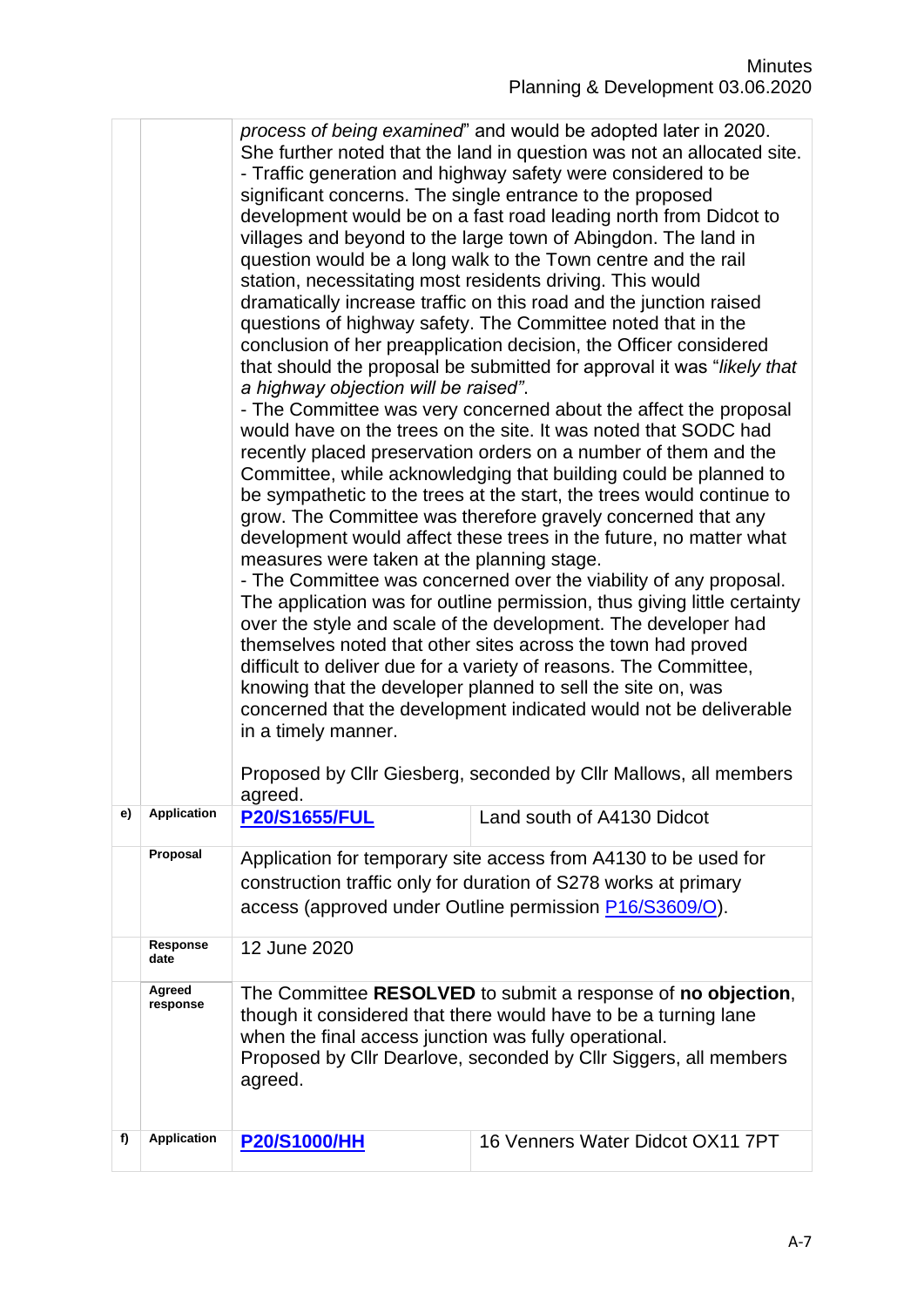| Proposal           | Two storey side extension amendment to application<br>P16/S1020/HH                                                                          |
|--------------------|---------------------------------------------------------------------------------------------------------------------------------------------|
| Response<br>date   | 13 June 2020                                                                                                                                |
| Agreed<br>response | The Committee RESOLVED to submit a response of no objection.<br>Proposed by Cllr Giesberg, seconded by Cllr Siggers, all members<br>agreed. |

|    |                         | <b>Oxfordshire County Council</b>                                                                                                                                                                                                                                                                                                                          |                                                                                                                                                                                                                                                                                                                                                                                                                                                                                       |  |
|----|-------------------------|------------------------------------------------------------------------------------------------------------------------------------------------------------------------------------------------------------------------------------------------------------------------------------------------------------------------------------------------------------|---------------------------------------------------------------------------------------------------------------------------------------------------------------------------------------------------------------------------------------------------------------------------------------------------------------------------------------------------------------------------------------------------------------------------------------------------------------------------------------|--|
| g) | <b>Application</b>      | JaC/12.6.189                                                                                                                                                                                                                                                                                                                                               | A4130 (Didcot) - Proposed Toucan Crossing                                                                                                                                                                                                                                                                                                                                                                                                                                             |  |
|    | Proposal                | Oxfordshire County Council proposes, as a result of the new<br>housing development adjacent to the A4130, to construct the<br>following feature within north Didcot to help improve pedestrian and<br>pedal cyclist safety:<br>A Toucan crossing (signal-controlled crossing for use by both<br>pedestrians and pedal cyclists) at the following location: |                                                                                                                                                                                                                                                                                                                                                                                                                                                                                       |  |
|    |                         | A4130 (Northeast) – approx. 40m west of its roundabout junction<br>with Mersey Way.                                                                                                                                                                                                                                                                        |                                                                                                                                                                                                                                                                                                                                                                                                                                                                                       |  |
|    | <b>Response</b><br>date | 5 June 2020                                                                                                                                                                                                                                                                                                                                                |                                                                                                                                                                                                                                                                                                                                                                                                                                                                                       |  |
|    | Agreed<br>response      | The Committee RESOLVED to submit a response supporting the<br>proposal, noting that it would have a significant positive impact on<br>road safety for pedestrians and cyclists in the area.<br>Proposed by Cllr Dearlove, seconded by Cllr Mallows, all members<br>agreed.                                                                                 |                                                                                                                                                                                                                                                                                                                                                                                                                                                                                       |  |
| h) | <b>Application</b>      | CM.12.6.189                                                                                                                                                                                                                                                                                                                                                | Diamond Drive & Larch Drive (GWP, Didcot)<br><b>Proposed Bus Gate</b>                                                                                                                                                                                                                                                                                                                                                                                                                 |  |
|    | Proposal                | proposals are as follows:                                                                                                                                                                                                                                                                                                                                  | Oxfordshire County Council proposes introduce a Bus only 'gate'<br>between the southern part of Diamond Drive & the northern part of<br>Larch Drive in the Great Western Park residential development in<br>Didcot. The proposals will allow for use by bus services and pedal<br>cyclists (other 'standard' exemptions apply) and is aimed at<br>preventing through traffic as well as ensuring local buses can<br>service the southern neighbourhood effectively. Specifically, the |  |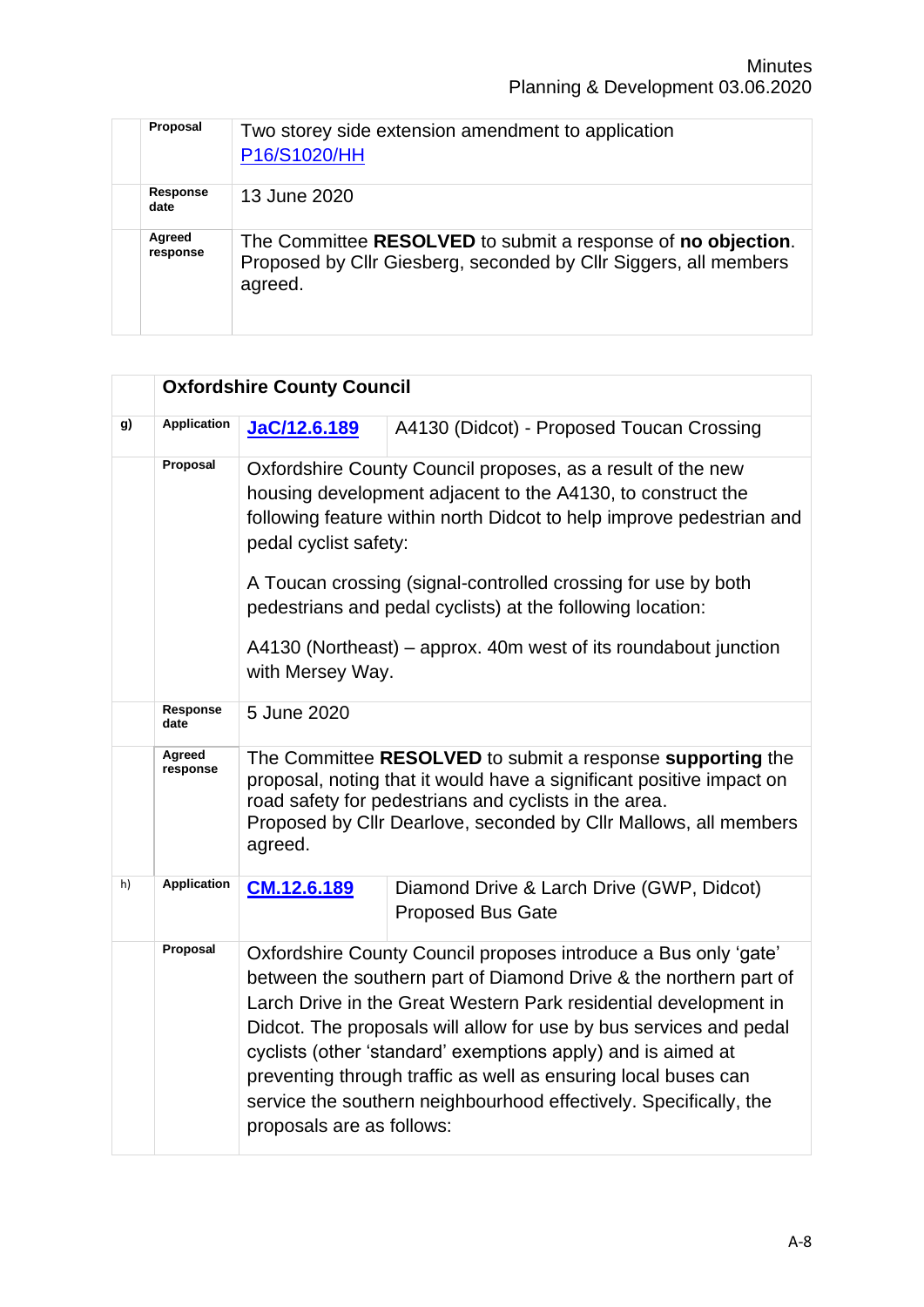|                    | introduce a 12m long Bus only 'gate' between the southern part of<br>Diamond Drive & the northern part of Larch Drive, a point 30m<br>north of the junction with Willow End,                                                                                               |
|--------------------|----------------------------------------------------------------------------------------------------------------------------------------------------------------------------------------------------------------------------------------------------------------------------|
|                    | the Bus Lane is for use by buses & pedal cycles only, with all other<br>vehicles prohibited except for emergency vehicles & essential<br>services,                                                                                                                         |
|                    | access will be managed by a Hydraulic Bollard in the centre of the<br>carriageway, accompanied by a static bollard on the eastern side,<br>and a collapsible bollard on the western side. Appropriate traffic<br>signs will be displayed.                                  |
| Response<br>date   | 19 June 2020                                                                                                                                                                                                                                                               |
| Agreed<br>response | The Committee RESOLVED to submit a response supporting the<br>proposal, noting that it would have a significant positive impact on<br>road safety and stop GWP south becoming a 'rat-run'.<br>Proposed by Cllr Mallows, seconded by Cllr Macdonald, all<br>members agreed. |

#### **8. APPLICATIONS FOR CERTIFICATES OF LAWFUL DEVELOPMENT**

The Committee noted the proposal, as listed below.

| A) | Application | P20/S1536/PDH 25 Blackwater Way Didcot OX11 7RL                                    |
|----|-------------|------------------------------------------------------------------------------------|
|    | Proposal    | Demolition of existing conservatory and replacing with single storey<br>extension. |

# **9. APPLICATIONS APPROVED**

The Committee noted the approved applications, as listed below.

#### **South Oxfordshire**

| <b>Didcot Town Council's</b><br>recommendation                                                                                                                                                     | <b>Planning</b><br><b>Application</b><br><b>Number</b> | <b>Proposal and Address</b>                                                                                                                                |
|----------------------------------------------------------------------------------------------------------------------------------------------------------------------------------------------------|--------------------------------------------------------|------------------------------------------------------------------------------------------------------------------------------------------------------------|
| No objection.<br>Comment:<br>The Council welcomes the<br>alteration of the route of the<br>proposed path, though notes its<br>concern that the path may still<br>affect the roots of the protected | <b>P20/S0614/RM</b>                                    | <b>Reserved Matters application</b><br>following Outline approval<br>P16/S3609/O for<br>alternative landscape proposals<br>pursuant to outline permission. |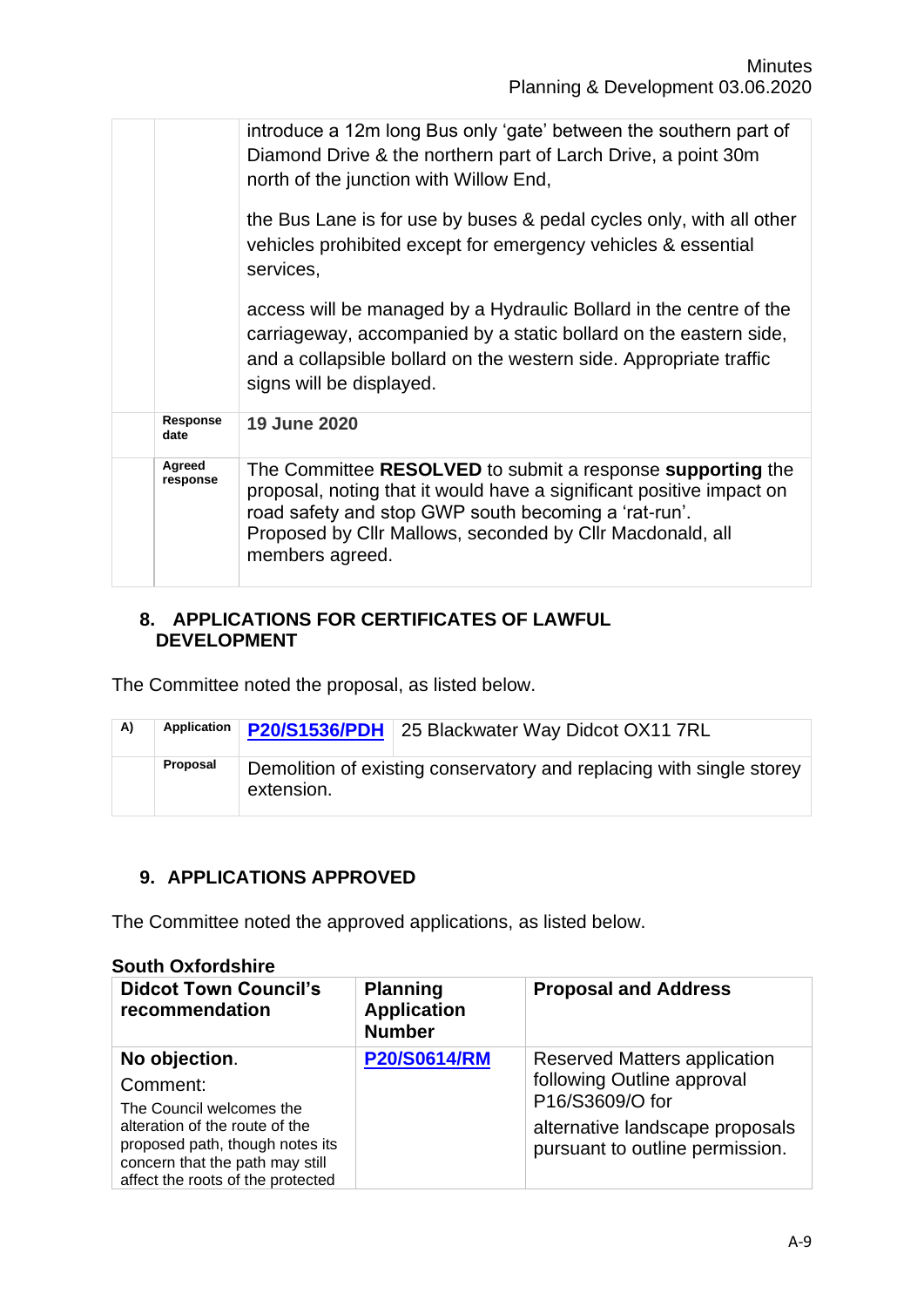| oak tree. NO DIG design, tree<br>protection measures and<br>landscaping, all approved under<br>P18/S0719/RM need to be<br>strictly adhered to in this latest<br>application, as recommended by<br>the forestry officer. |                                           | Site Location: Land south of<br>A4130 Didcot                                                                                                                                                                                                                                                                                                                             |
|-------------------------------------------------------------------------------------------------------------------------------------------------------------------------------------------------------------------------|-------------------------------------------|--------------------------------------------------------------------------------------------------------------------------------------------------------------------------------------------------------------------------------------------------------------------------------------------------------------------------------------------------------------------------|
| No objection.                                                                                                                                                                                                           | <b>P20/S0827/FUL &amp;</b><br>P20/S0829/A | The retrospective application for<br>consent to display<br>advertisement associated with<br>an ATM installed through a<br>secure panel to right hand side<br>of the shop entrance (as<br>amended by revised Design<br><b>Access Statement to remove</b><br>'blue halo' surround light<br>received on 1 Apr 2020).<br>Site Location: 1 Greenfinch<br>Road Didcot OX11 6BG |
| No objection                                                                                                                                                                                                            | <b>P20/S0953/FUL</b>                      | Conversion of single residential<br>unit into 3 self-contained flats,<br>with the addition of two windows<br>to the west elevation ground and<br>first floor. (As amended by<br>revised location and block<br>altering parking arrangements<br>received 16 April 2020).<br>Site Location: 208 Broadway<br>Didcot OX11 8RN                                                |
| No objection                                                                                                                                                                                                            | <b>P20/S1109/HH</b>                       | Single storey summer house in<br>rear garden.<br>Site Location: 20 Abbott Close<br>Didcot OX11 8HX                                                                                                                                                                                                                                                                       |
| No objection                                                                                                                                                                                                            | P20/S1173/O                               | Proposed erection of a 3<br>bedroom bungalow.<br>Site Location: 102 Norreys Road<br>Didcot OX11 0AN                                                                                                                                                                                                                                                                      |

# **10.APPLICATIONS REFUSED**

The Committee noted the rejected applications, as listed below.

# **South Oxfordshire**

| <b>Didcot Town</b><br>Council's<br>recommendation | <b>Planning</b><br><b>Application</b><br><b>Number</b> | <b>Address</b>         |
|---------------------------------------------------|--------------------------------------------------------|------------------------|
| Objection                                         | <b>P20/S0591/O</b>                                     | Proposed new dwelling. |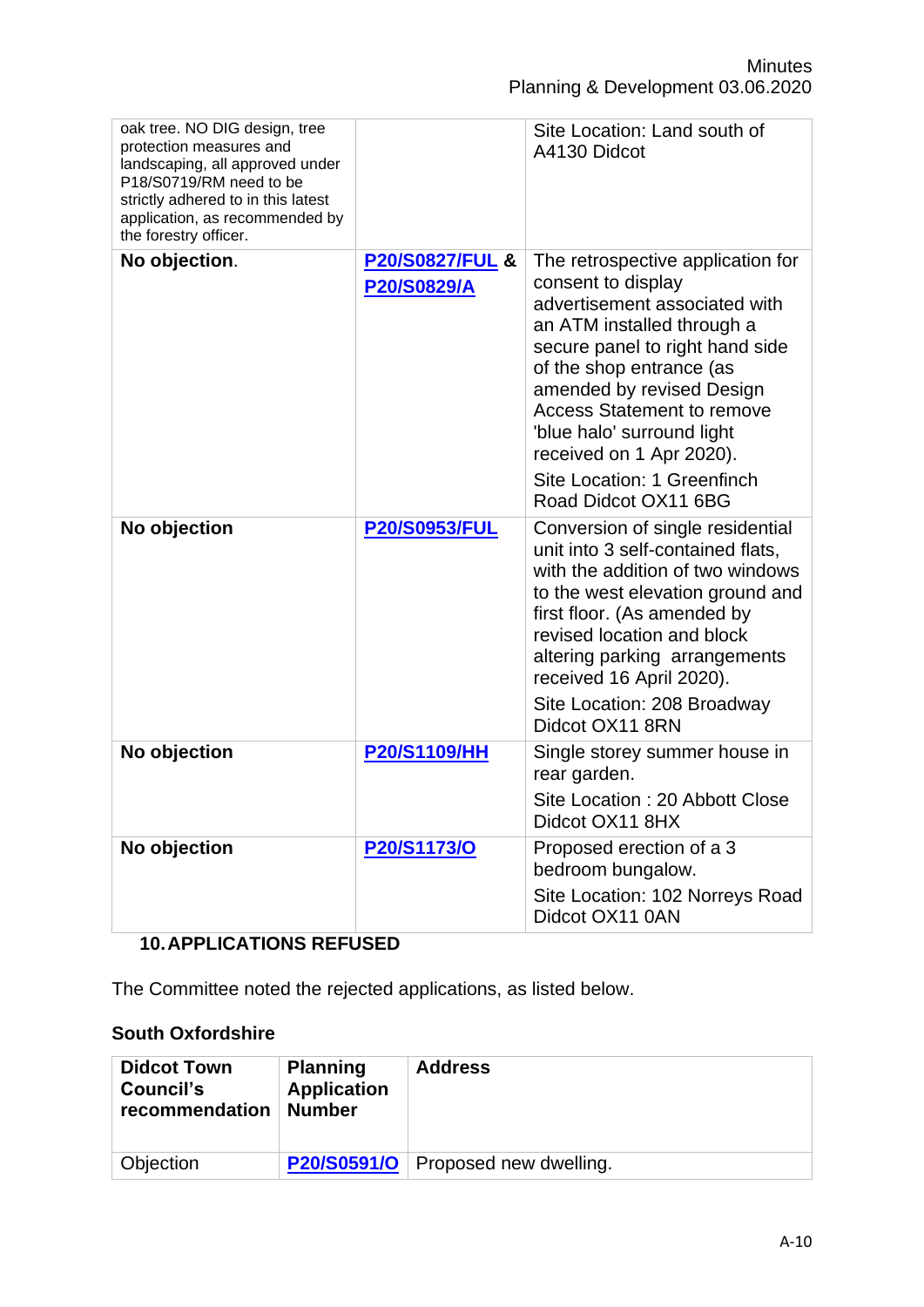| Comment:                                                                                                                                                                                  | Site Location: 12 Abbott Road Didcot |
|-------------------------------------------------------------------------------------------------------------------------------------------------------------------------------------------|--------------------------------------|
| The Council is<br>concerned that there<br>is insufficient amenity<br>space for the new<br>unit and that the<br>proposal does not<br>accord with the<br>District Council's<br>requirements | Oxfordshire OX11 8HU                 |

# **11.APPLICATIONS WITHDRAWN**

The Committee noted that no applications had been withdrawn.

# **12.APPLICATIONS REFERRED**

The Committee noted that no applications had been referred.

The meeting closed at 20:18

Signed: **Dated: Dated: Dated: Dated: Dated: Dated: Dated: Dated: Dated: Dated: Dated: Dated: Dated: Dated: Dated: Dated: Dated: Dated: Dated: Dated: Dated: Dated: Dated: Dated:**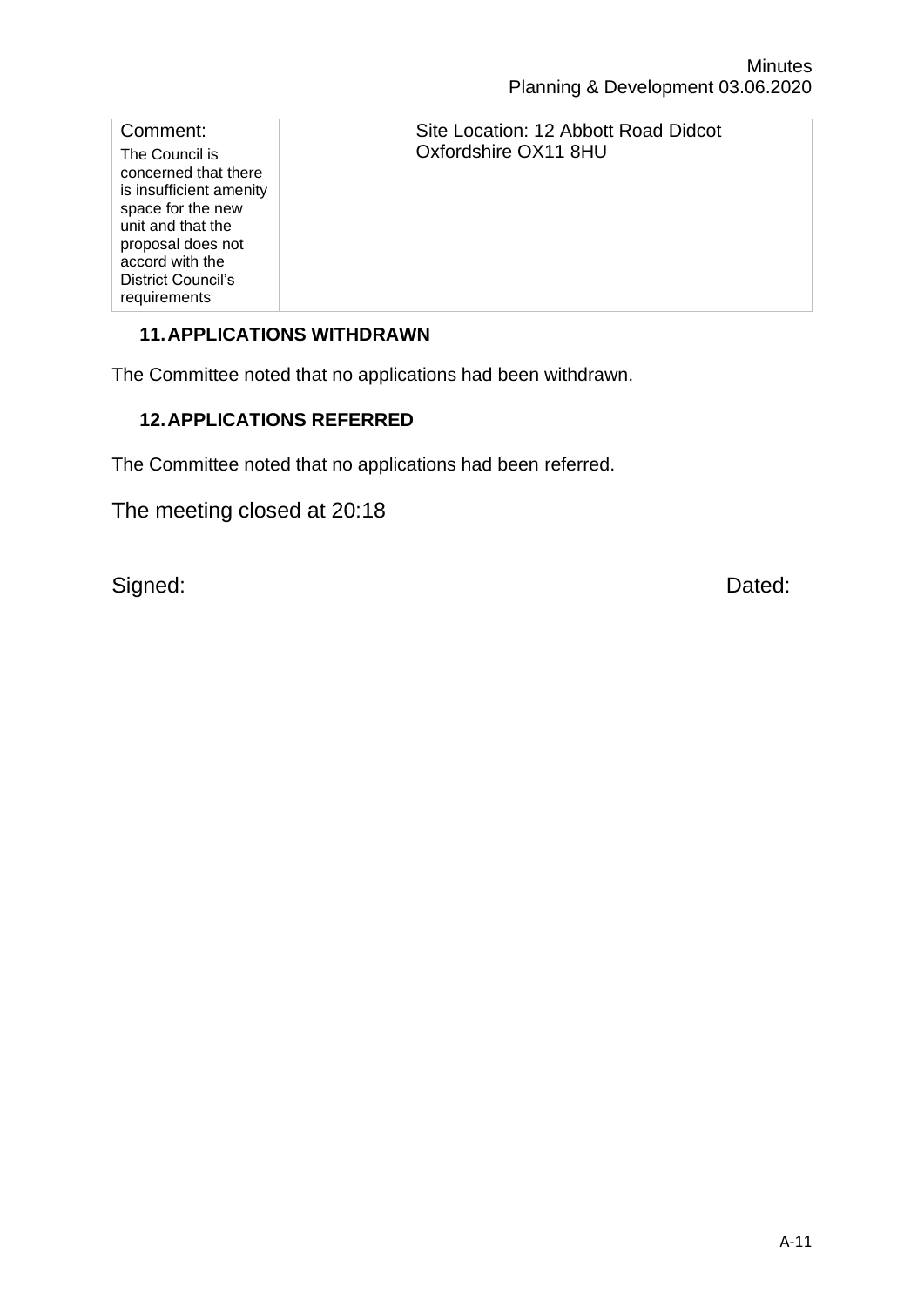# **4. Progress report**

| Minute             | <b>Progress</b>                            | <b>Next Steps</b> | Responsible |
|--------------------|--------------------------------------------|-------------------|-------------|
| 3.06.2020 meeting: | All responses<br>submitted as<br>resolved. | N/A               | N/A         |

## **5. To note the addition of the alias property name: Maple House to the existing numbered property: 30 Tom Gaughan Way, DIDCOT OX11 6JD**



#### **6. To note the erection of 2 flats to be known as: 80A and 80B Queensway, DIDCOT OX11 8LU**

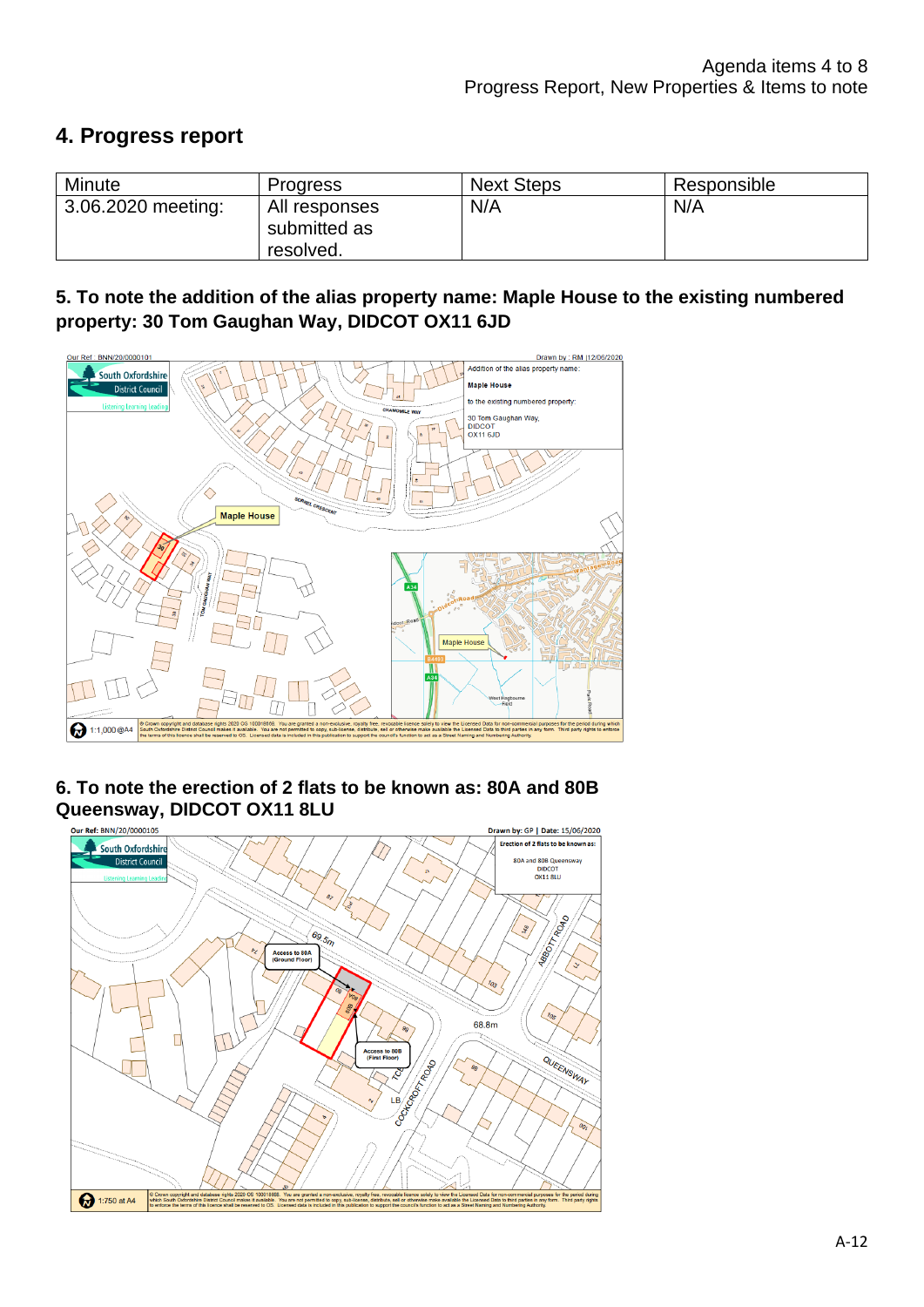# **7. To note traffic order.**

Oxfordshire County Council have given notice that on 15 June 2020 the Order:

#### **OXFORDSHIRE COUNTY COUNCIL (VARIOUS ROADS - SOUTH OXFORDSHIRE) (PROHIBITION AND RESTRICTION OF WAITING AND PERMITTED PARKING) (VARIATION No.28) ORDER 2020**

was made under the Road Traffic Regulation Act 1984 and all enabling legislation. This further amends the Oxfordshire County Council (Various Roads - South Oxfordshire) (Prohibition and Restriction of Waiting and Permitted Parking) Order 2008 with the following effect from 22 June. Double Yellow Lines (Prohibition of Waiting at Any Time) have been introduced in the following roads:

• Evenlode Drive - west side - from Cow Lane to be extended from 25 to 36 metres.

• Tyne Avenue - both sides - from Cow Lane to a point 18 metres northwest of its junction with Swarbourne Close.

• Cow Lane - both sides, additional double yellow lines between Tyne Avenue and Longford Way; Except on the west side there are 2 areas of `waiting prohibited for 1 hour between Noon and 1pm Monday to Saturday`, with no restriction outside this time.

Documents giving more details of the order are available for public inspection online by visiting: [https://consultations.oxfordshire.gov.uk.](https://consultations.oxfordshire.gov.uk/) Copies may be available on request.

# **8. To note changes to the response terms required by SODC.**

(Please see the report on the following pages.)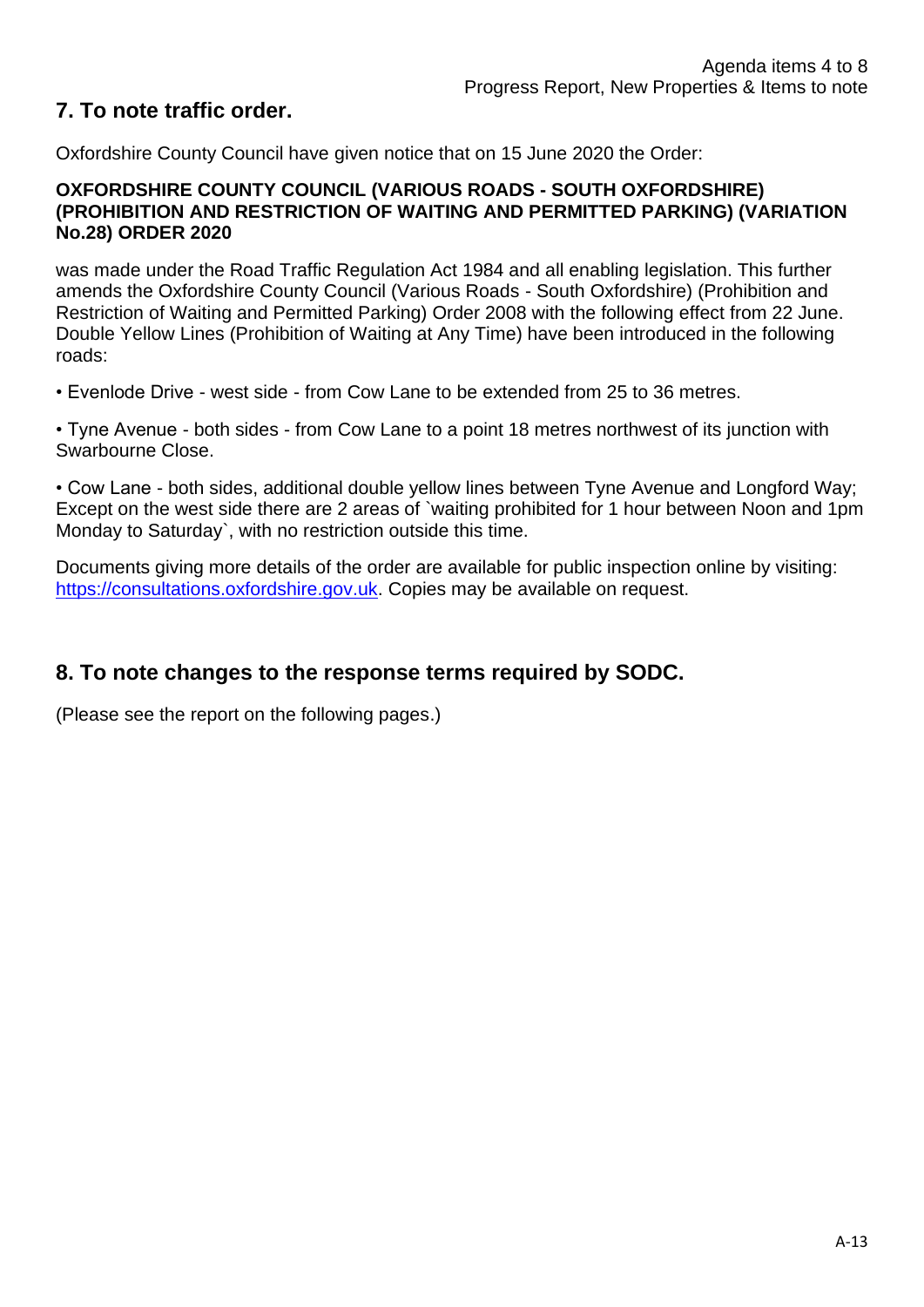# **Planning & Development Committee**

24<sup>th</sup> June 2020



Report author: Guy Langton

# **Changes to the South Oxfordshire District Council Planning Proposal Response Form**

## **Introduction**

- 1. SODC have, on their planning response form sent to all statutory respondents and statutory consultees amended the response that may be selected.
- 2. The Officer has confirmed with the District Officer that this is to simplify the process, and align it with the response options available on the SODC website.
- 3. It is noteworthy that there remains no space on the form for the inclusion of reasons or the response, feedback given by the Officer to the Officers at SODC.

#### **Detail**

- 4. The responses now available are (a copy of a form is at the end of this report):
	- a. **SUPPORT** this application for the following reasons
	- b. has **a RESPONSE** to this application
	- c. **OBJECTS** to this application for the following reasons.
- 5. The Officer considers a 'No objection' response to still be possible, and has, where the new format has been used by SODC, submitted a response of 'No objection'.
- 6. For clarity, the previous responses were:
	- a. **FULLY SUPPORTS** this application for the following reasons
	- b. has **NO OBJECTIONS** to this application
	- c. has **NO OBJECTIONS** to this application but wish the following comments to be taken into account
	- d. **OBJECTS** to this application for the following reasons.

#### **Recommendation**

7. The Committee considers the new responses when considering application from the South Oxfordshire or Vale of White Horse District Councils.

# **Financial Implications**

8. None.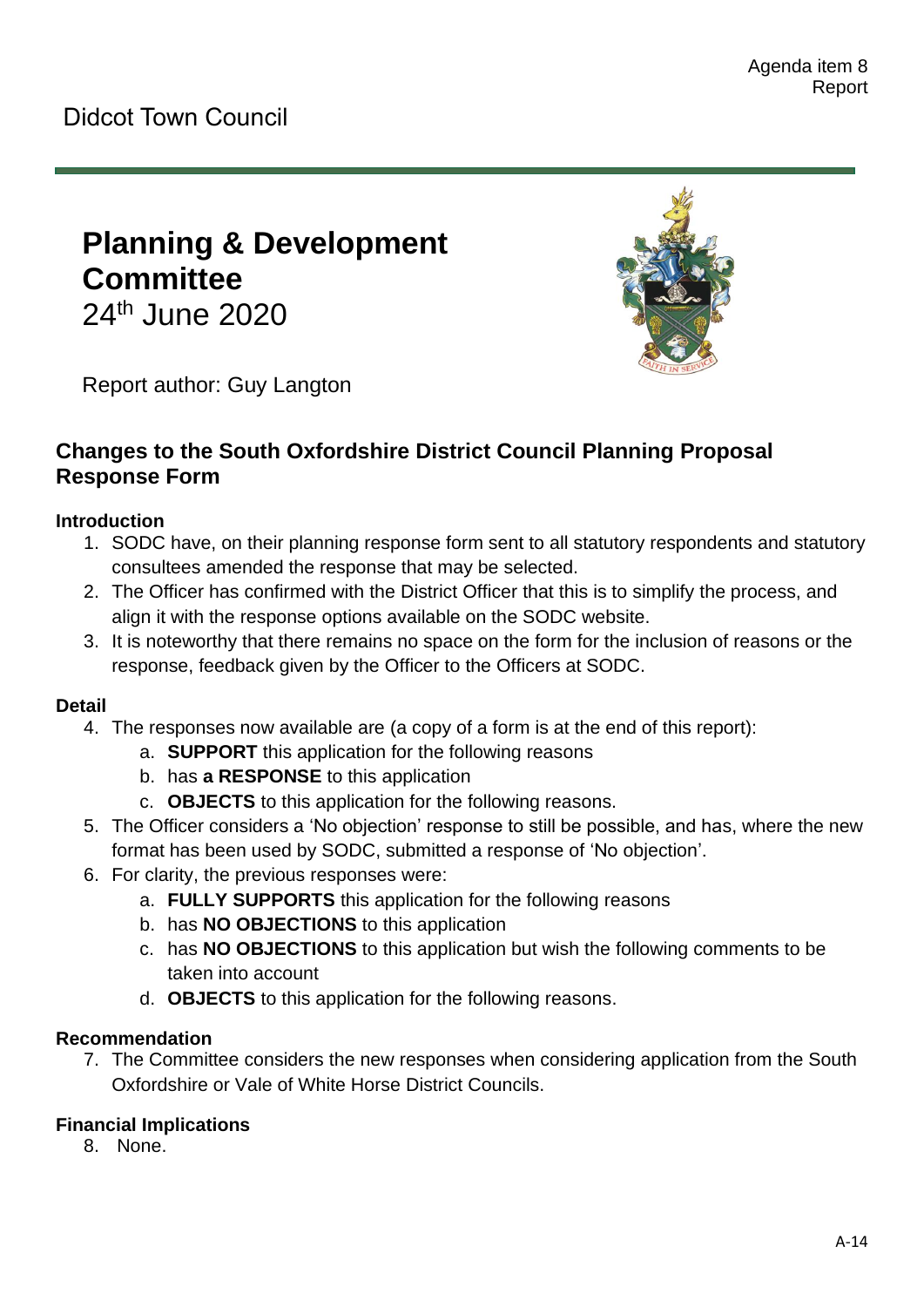*Figure 1: Copy of standard response form.*

# **Planning**

**HEAD OF SERVICE: Adrian Duffield** 



Listening Learning Leading

**OFFICER: Neil Davies** 

planning@southoxon.gov.uk Tel: 01235 422600 Textphone: 18001 01235 422600

135 Eastern Avenue Milton Park ABINGDON OX14 4SB

**CONSULTATION WITH DIDCOT TOWN COUNCIL** 

PLEASE RETURN TO SODC NOT LATER THAN 12 NOON ON 24 JUNE 2020

Application Reference: P20/S1725/HH (Householder) Application Type (see definition over): Other Proposal: Single storey rear extension with mono-pitch slate roof to replace existing conservatory. Additional door to the West elevation ground floor. Address: 7 Wenlock Close Didcot OX11 7UJ

#### **DIDCOT TOWN COUNCIL:**

| SUPPORT this application for the following reasons :                                                                                             |                                  |
|--------------------------------------------------------------------------------------------------------------------------------------------------|----------------------------------|
| has a RESPONSE to this application                                                                                                               |                                  |
| OBJECTS to this application for the following reasons :                                                                                          |                                  |
| If you have a current Parish Plan does it support your view<br>on this application?<br>If so, please give details of the relevant section below: | <b>YES/NO</b><br>(Please circle) |
|                                                                                                                                                  |                                  |

Signed on behalf of Didcot Town Council

PLEASE NOTE: We will display your comments on our website under 'consultations' in the specific application. If you have strong views on the application we encourage you to contact your local Ward Member and, if the application is referred to committee, attend the meeting to present your views.



www.southoxon.gov.uk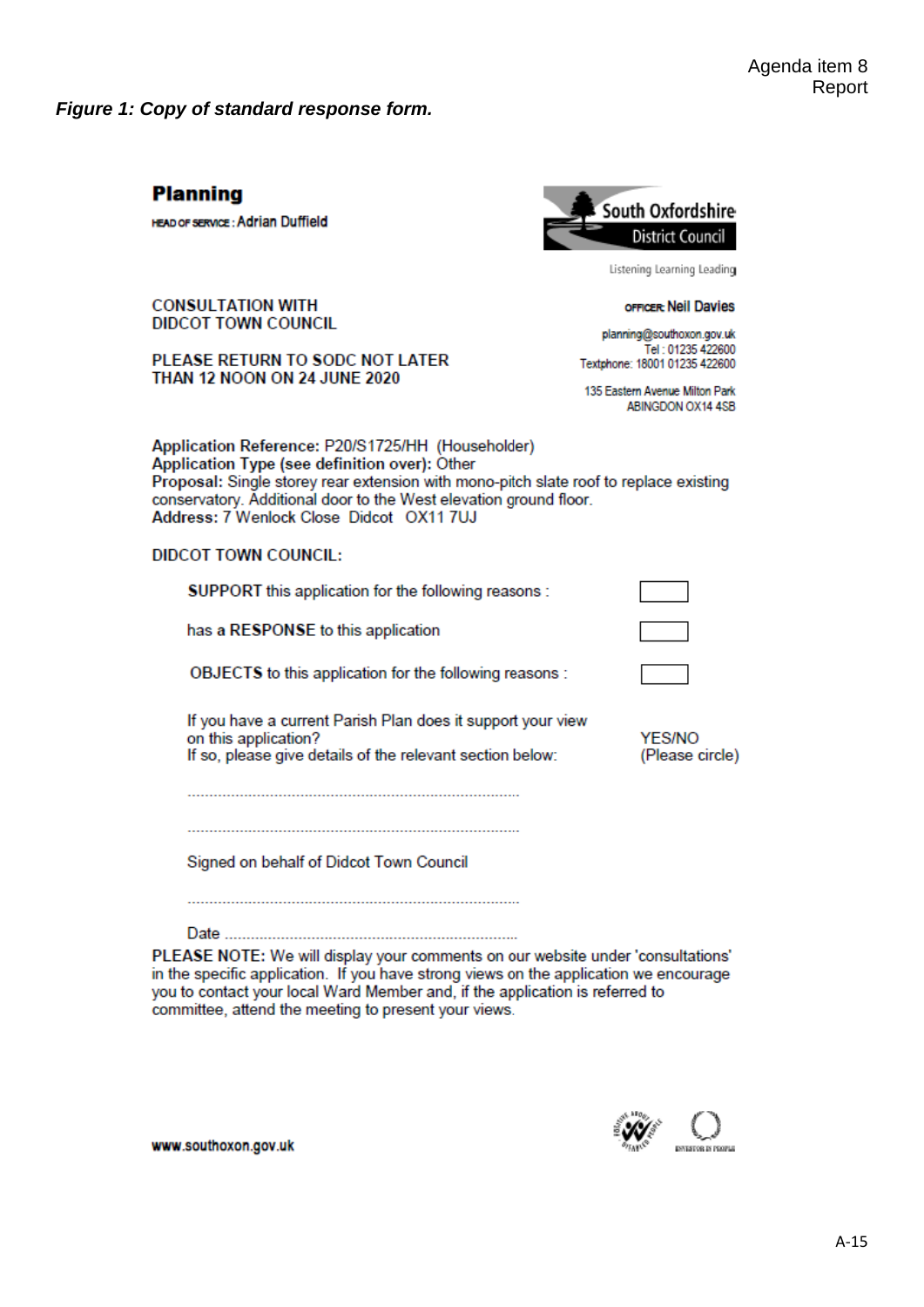# **9. PLANNING APPLICATIONS**

## **Proposals for Comment**

|    |                         | <b>South Oxfordshire District Council</b>                                                                                                                                                                                                                                                                                                                                                                                                                                                                                                                                                                                                                                                                                                                                                                                                                                                        |                                                           |  |  |
|----|-------------------------|--------------------------------------------------------------------------------------------------------------------------------------------------------------------------------------------------------------------------------------------------------------------------------------------------------------------------------------------------------------------------------------------------------------------------------------------------------------------------------------------------------------------------------------------------------------------------------------------------------------------------------------------------------------------------------------------------------------------------------------------------------------------------------------------------------------------------------------------------------------------------------------------------|-----------------------------------------------------------|--|--|
| a) | <b>Application</b>      | P20/S1725/HH                                                                                                                                                                                                                                                                                                                                                                                                                                                                                                                                                                                                                                                                                                                                                                                                                                                                                     | 7 Wenlock Close Didcot OX11 7UJ                           |  |  |
|    | Proposal                | Single storey rear extension with mono-pitch slate roof to replace existing<br>conservatory. Additional door to the West elevation ground floor.                                                                                                                                                                                                                                                                                                                                                                                                                                                                                                                                                                                                                                                                                                                                                 |                                                           |  |  |
|    | <b>Response</b><br>date | 28.06.2020 (extended from 24.06.2020)                                                                                                                                                                                                                                                                                                                                                                                                                                                                                                                                                                                                                                                                                                                                                                                                                                                            |                                                           |  |  |
| b) | <b>Application</b>      | P19/S4416/RM                                                                                                                                                                                                                                                                                                                                                                                                                                                                                                                                                                                                                                                                                                                                                                                                                                                                                     | Former Didcot A Power Station Purchas Road Didcot         |  |  |
|    | Proposal                | Reserved Matters application following Outline approval P19/S1967/FUL for the<br>Construction of link road and the realignment of Purchas Road. (as amended by plans<br>and information received 23rd March 2020 and 15th June 2020).                                                                                                                                                                                                                                                                                                                                                                                                                                                                                                                                                                                                                                                            |                                                           |  |  |
|    |                         | (Mixed use redevelopment comprising up to 400 dwellings (C3), 110,000ms of Class<br>B2/B8 units, 25,000m2 of Class B1 units, 13,000m2 Class A1 units (includes<br>1,500m2 convenience food store), 150 bed Class C1 hotel and 500m2 of Class<br>A3/A4 pub/restaurant, including link road, related open space, landscaping and<br>drainage infrastructure, together with reservation of land for link road and Science<br>Bridge. Cross boundary application Vale of White Horse and South Oxfordshire. As<br>amended by Updated EA and Master Plan213042-PL-03 Rev G.)                                                                                                                                                                                                                                                                                                                          |                                                           |  |  |
|    | Response<br>date        | 08.07.2020                                                                                                                                                                                                                                                                                                                                                                                                                                                                                                                                                                                                                                                                                                                                                                                                                                                                                       |                                                           |  |  |
| c) | <b>Application</b>      | P19/S4426/RM                                                                                                                                                                                                                                                                                                                                                                                                                                                                                                                                                                                                                                                                                                                                                                                                                                                                                     | Land at former Didcot A Power Station Purchas Road Didcot |  |  |
|    | Proposal                | Reserved Matters application following Outline approval P19/S1967/FUL for the<br>Proposed realignment of below ground unnamed ordinary watercourse (a tributary of<br>the Moor Ditch) and revised connection to the Moor Ditch. (as amended by plans and<br>information received 23rd March 2020 and 15th June 2020).<br>(Mixed use redevelopment comprising up to 400 dwellings (C3), 110,000ms of Class<br>B2/B8 units, 25,000m2 of Class B1 units, 13,000m2 Class A1 units (includes<br>1,500m2 convenience food store), 150 bed Class C1 hotel and 500m2 of Class<br>A3/A4 pub/restaurant, including link road, related open space, landscaping and<br>drainage infrastructure, together with reservation of land for link road and Science<br>Bridge. Cross boundary application Vale of White Horse and South Oxfordshire. As<br>amended by Updated EA and Master Plan213042-PL-03 Rev G.) |                                                           |  |  |
|    | <b>Response</b><br>date | 08.07.2020                                                                                                                                                                                                                                                                                                                                                                                                                                                                                                                                                                                                                                                                                                                                                                                                                                                                                       |                                                           |  |  |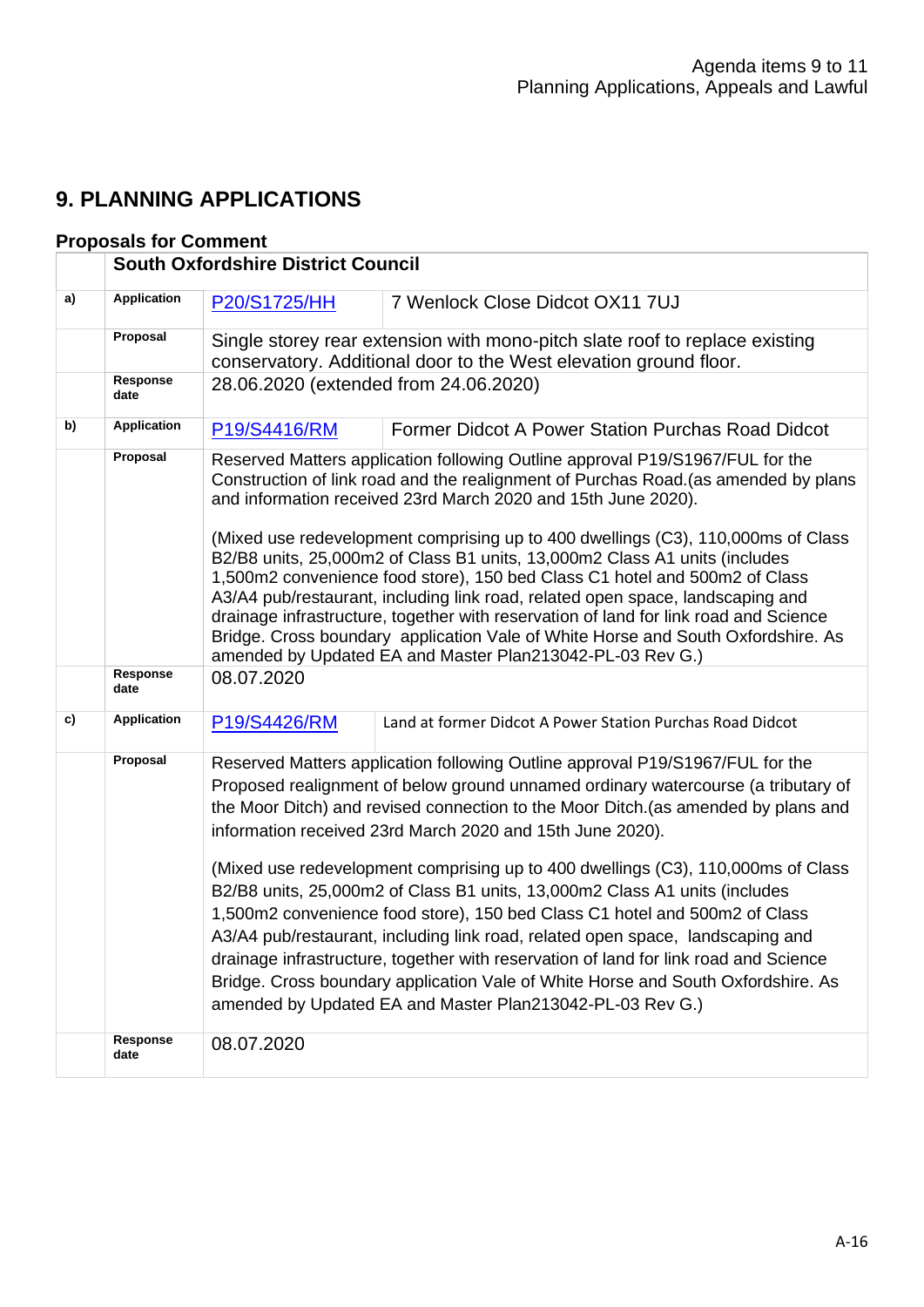# **9. PLANNING APPEALS (SEE APPENDIX 1)**

| Appeal<br>reference |                                                                                                                                   | APP/Q3115/W/20/3252165   Land adjacent to 105 Queensway Didcot OX11 8SN |  |
|---------------------|-----------------------------------------------------------------------------------------------------------------------------------|-------------------------------------------------------------------------|--|
|                     | Original application:<br>P20/S0412/FUL                                                                                            |                                                                         |  |
| Proposal            | Description of development: Erection of one additional dwelling (as amended by<br>revised site plan including visibility splays). |                                                                         |  |

# **11. APPLICATIONS FOR CERTIFICATES OF LAWFUL**

# **DEVELOPMENT**

| A) | Application        | <b>P20/S1896/PDH</b>                                                                        | 24 Edinburgh Drive DIDCOT Oxon OX11 7HS |  |
|----|--------------------|---------------------------------------------------------------------------------------------|-----------------------------------------|--|
|    | Proposal           | Single storey rear extension.                                                               |                                         |  |
| B) | <b>Application</b> | <b>P20/S1960/PDH</b>                                                                        | 61 Green Close Didcot OX11 8TE          |  |
|    | Proposal           | Single storey rear extension with flat roof over and aluminium framed windows<br>and doors. |                                         |  |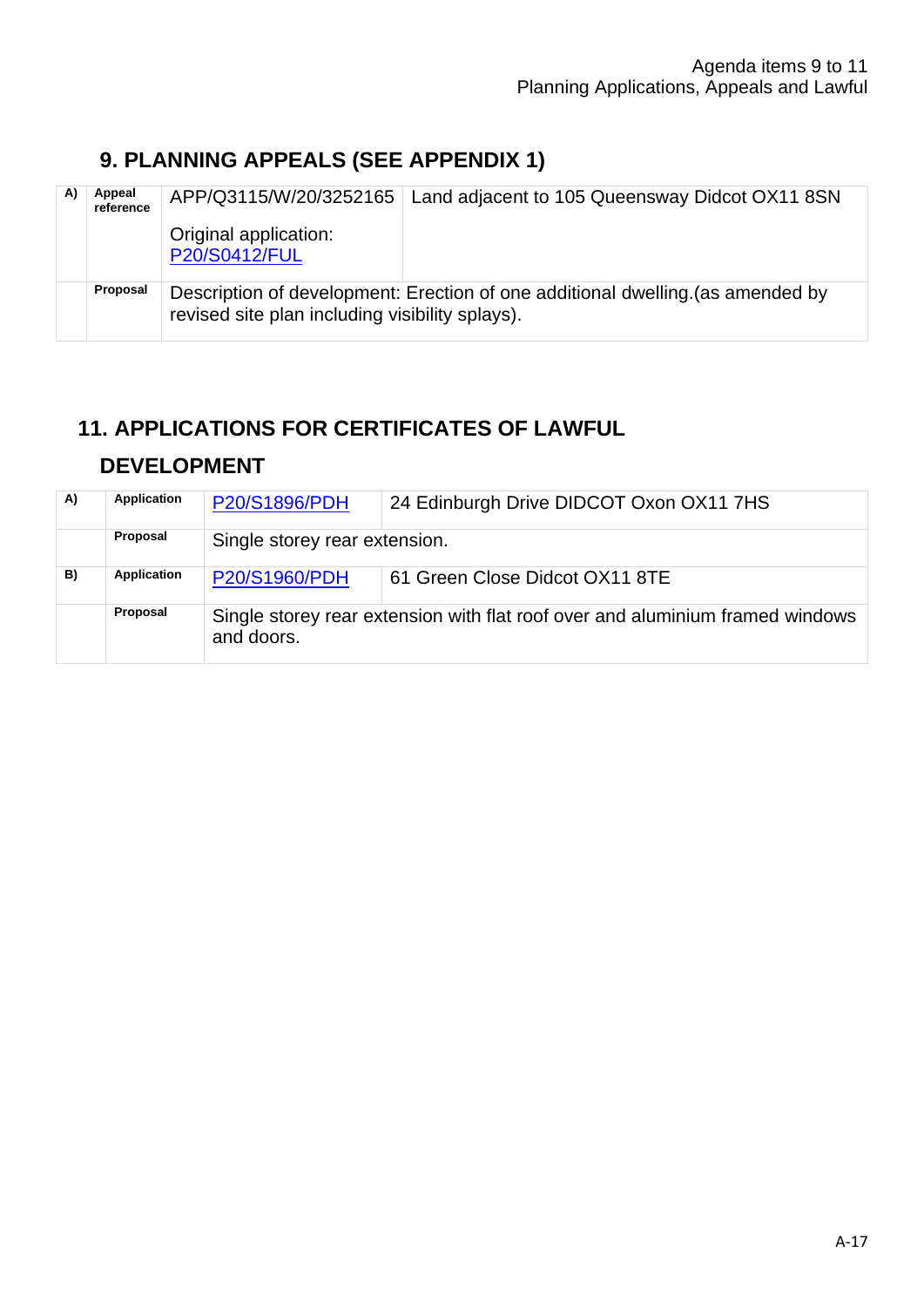# **12. APPLICATIONS APPROVED**

| <b>South Oxfordshire</b>                           |                                              |                                                                                                                                                                                                                         |  |
|----------------------------------------------------|----------------------------------------------|-------------------------------------------------------------------------------------------------------------------------------------------------------------------------------------------------------------------------|--|
| <b>Didcot Town Council's</b><br>recommendation     | <b>Planning</b><br><b>Application Number</b> | <b>Proposal and Address</b>                                                                                                                                                                                             |  |
| No objections.                                     | P20/S1201/HH                                 | Rear extension and raising of parapet to accommodate warm<br>deck flat roof insulation.                                                                                                                                 |  |
|                                                    |                                              | Site Location: 64 Queensway Didcot OX11 8LU                                                                                                                                                                             |  |
| No objections.                                     | P20/S1501/HH                                 | Demolition of existing garage and erection of a single-storey<br>extension to the side of the property.                                                                                                                 |  |
|                                                    |                                              | Site Location: 30 Usk Way Didcot OX11 7SQ                                                                                                                                                                               |  |
| No recommendation sought (see<br>application link) | <b>P20/S1741/CHR</b>                         | A 'Change in Hours' request to extend working hours to<br>between 07:00 and 21:00 Monday to Saturday until social<br>distancing measures in relation to construction sites are<br>relaxed - condition 21 (P16/S3609/O). |  |
|                                                    |                                              | Land to the South of A4130 Didcot                                                                                                                                                                                       |  |
| No recommendation sought (see<br>application link) | <b>P20/S1789/CHR</b>                         | A 'Change in Hours' request to temporarily extend<br>construction hours, construction condition is on the outline<br>permission - condition 8 (P15/S2902/O).                                                            |  |
|                                                    |                                              | Land North of A4130 Mersey Way Didcot                                                                                                                                                                                   |  |
|                                                    |                                              |                                                                                                                                                                                                                         |  |